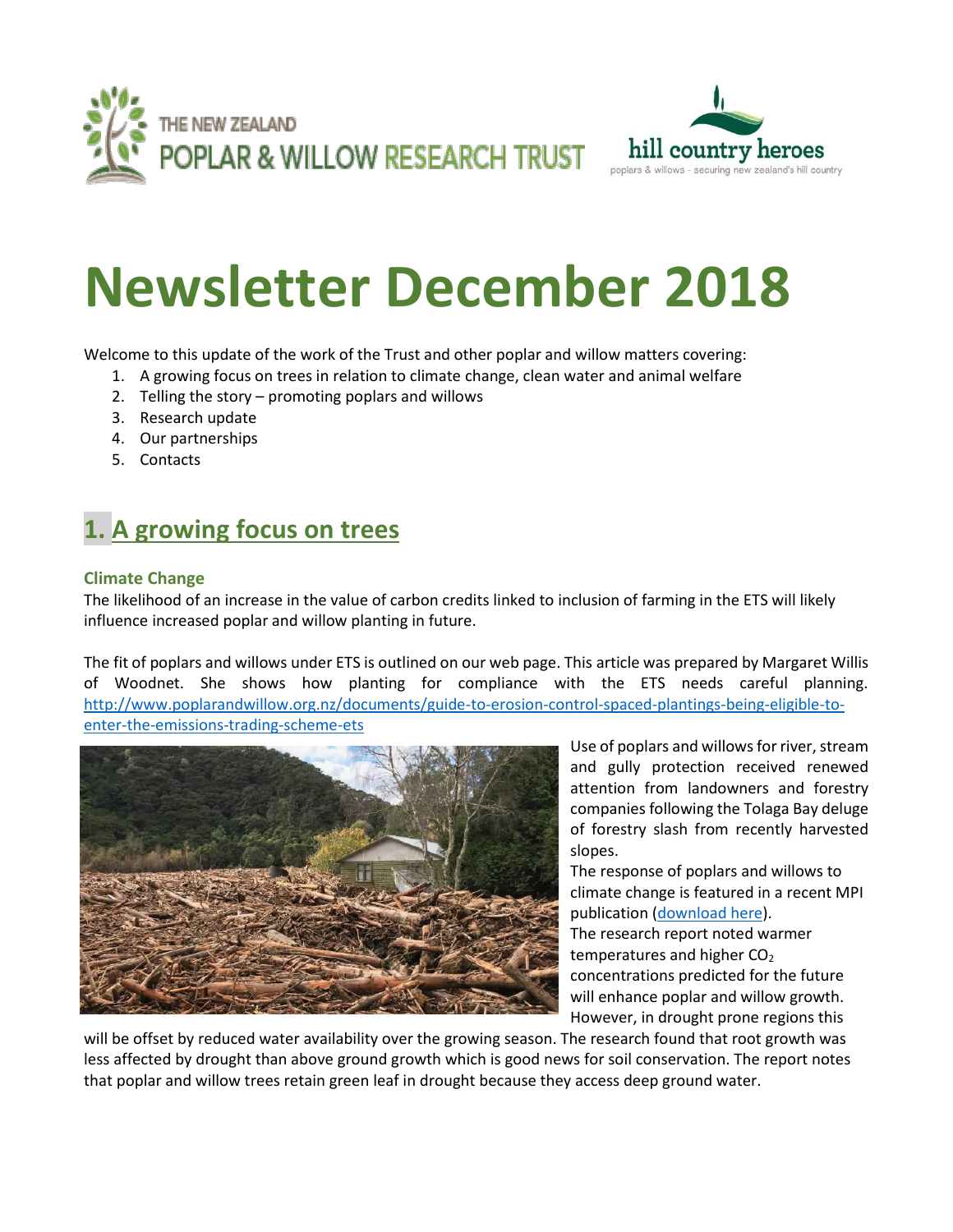There is an urgent need to establish trees NOW, as climate change will bring:

- 
- Greater likelihood of drought in all regions Increased frequency of severe storms
- More difficult conditions for pole establishment Increased erosion risk
- Increased rain in western regions **Fig. 2.1 CEC** Decreased rain in eastern regions
	-
	-

#### **Animal Welfare**

Scrutiny of the livestock industry in relation to animal welfare standards continues apace and is a growing factor in consumer buying decisions. Poplars and willows both provide shelter and shade, are quick growing, stand up

well to trimming and allow quality light access to pasture.

Grazing livestock at a comfortable temperature makes good sense for both animal welfare and productivity reasons, especially at times of the year when livestock are vulnerable to either hot weather or cold, wet, windy conditions. Good shelter and shade results in better food conversion efficiency and increased growth rates – more shelter means less energy spent keeping cool or warm. By providing shelter or shade, the farmer can reduce adverse



impacts on livestock, mitigate the risks and impacts of the weather on farm productivity and enhance the reputation of the livestock industry in the eyes of the public and consumers.

#### **Best trees for minimising slips and reducing water contamination**

Poplar and willow trees are the best species to minimise erosion and also to repair damaged and eroded landscapes. The chart below illustrates well the superior rooting capability of poplar and willow species.



*Chart taken from Phillips and Lambie, Landcare Research. "Observations of root development in young trees of nine exotic species from a New Zealand plot trial."*

#### **Trust initiatives**

In recognition of the growing focus on trees in relation to climate change, clean water and animal welfare, the Trust is collaborating with others in a "More Trees on Farms Approach" by offering its expertise and knowledge relating to the important role of poplars and willows; and supporting regional councils and other organisations to encourage farmers to plant poplars and willows through knowledgeable and experienced Poplar and Willow Ambassadors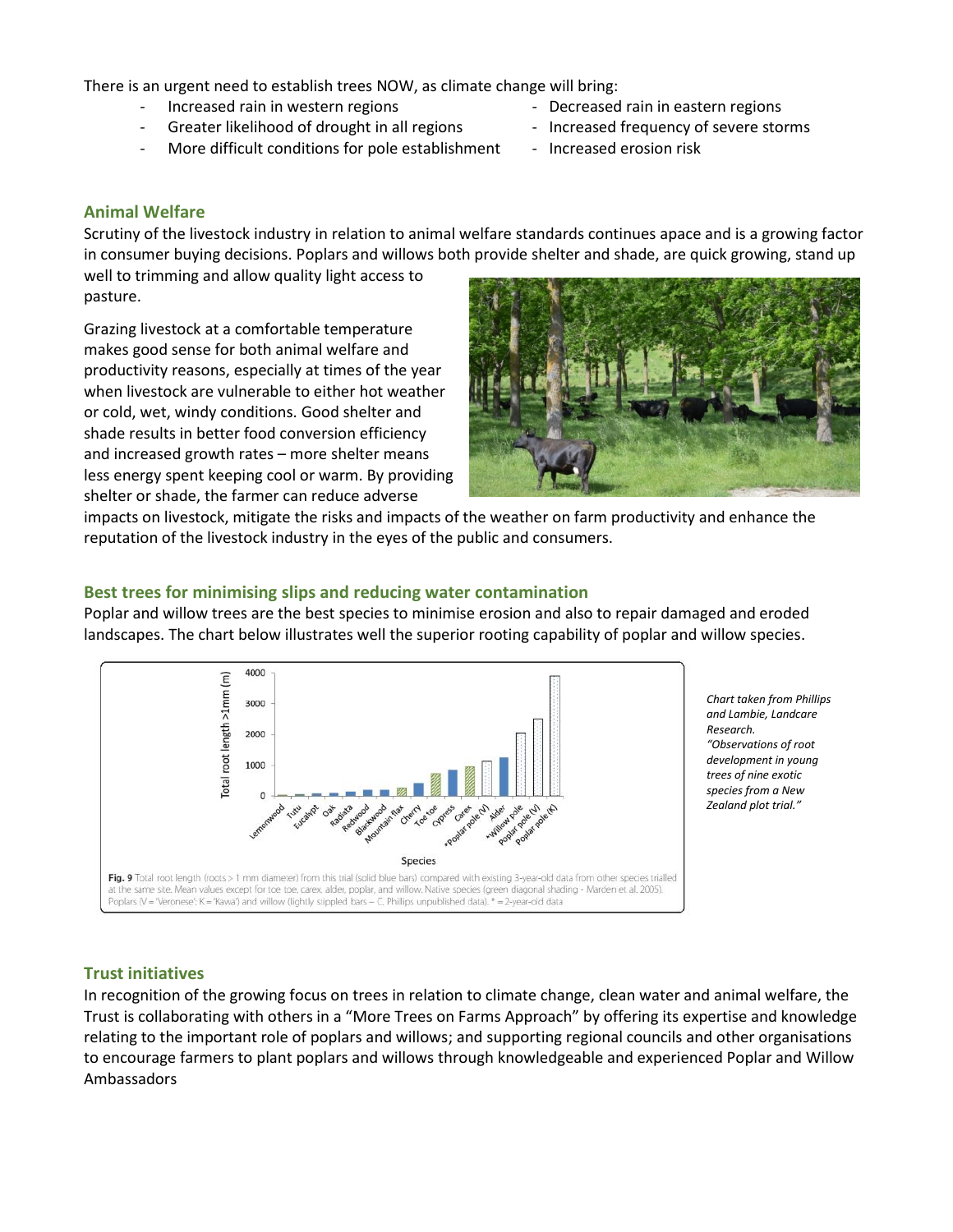### **2. Telling the story – promoting the planting of poplars and willows**

#### **Website**

Our website contains a wealth of information related to poplars and willows. Click on the section called "Farmer Guides" to watch excellent three minute "How to" videos relating to pole selection, management and planting <http://www.poplarandwillow.org.nz/library/filter/videos>

Check out how Pakaraka Station changed its farm practices to successfully prevent a repeat of widespread damage in 1977. In a period of sustained wet weather from May until October combined with a total lack of sunshine and little drying resulted in massive loss of soil. The owners wanted to avoid a repeat and started planting poplars and willows. Today they have literally planted from the valley floor to the tops of the hills. <http://www.poplarandwillow.org.nz/documents/pakaraka-station-field-day-2018>



Pakaraka Station in 1977 **Example 2018** metal and 2018

#### **Facebook**

Keep in touch with our Facebook page[: https://www.facebook.com/hillcountryheroes/](https://www.facebook.com/hillcountryheroes/) Please let us know if you have articles of interest, appropriate links or opinions to share.

#### **LinkedIn**

We have 237 followers on our LinkedIn account - New Zealand Poplar and Willow Research Trust. Click [www.linkedin.com/in/nz-poplar-and-willow-research-trust](http://www.linkedin.com/in/nz-poplar-and-willow-research-trust) to make us a new contact.

#### **Corporate Brochure**

Access our [corporate brochure](http://www.poplarandwillow.org.nz/documents/nzpwt-corporate-document.pdf) here.

## **3. Research update**

#### **Willows push back giant willow aphid**

Independent field studies in Tararua, Hawke's Bay and Wairarapa investigated the impact of giant willow aphid (GWA) on willows aged up to 5 years and planted from poles. In the investigation, half of ~300 trees were chemically protected from GWA and half were not. While GWA were feeding in large numbers on the unprotected trees there was no significant detrimental effect on tree height and collar diameter. Siting of the pole had greater effects on growth than the aphid.